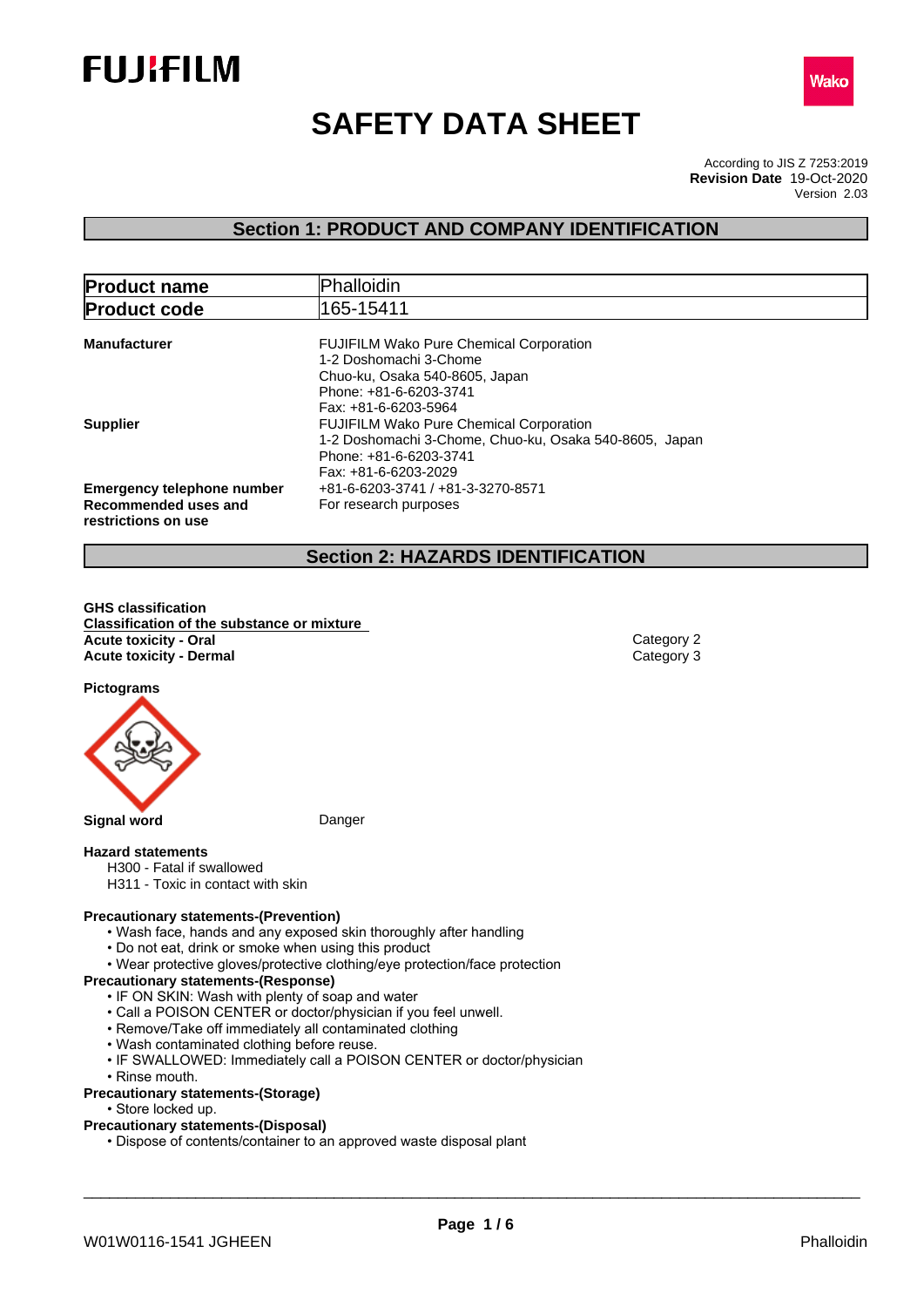| Other hazards                      | Not available |                                                          |             |                 |
|------------------------------------|---------------|----------------------------------------------------------|-------------|-----------------|
|                                    |               | <b>Section 3: COMPOSITION/INFORMATION ON INGREDIENTS</b> |             |                 |
| <b>Single Substance or Mixture</b> | Substance     |                                                          |             |                 |
| Formula                            |               | C35H48N8O11S                                             |             |                 |
| <b>Chemical Name</b>               | Weight-%      | <b>Molecular weight</b>                                  | <b>ENCS</b> | <b>ISHL No.</b> |
| Phalloidin                         | 95            | 788.87                                                   | N/A         | N/A             |

| .<br>$\sim$ | Chemica<br>Name | Weight-% | Molecular weight | <b>ENCS</b> | <b>ISHL</b><br>.No | <b>DN</b><br><u>. е</u><br>NI<br>w |
|-------------|-----------------|----------|------------------|-------------|--------------------|------------------------------------|
| ے ر         | Phalloidir      | л.       | 788.87           | N/          | N/                 | 466-45<br>⊥∽                       |

**Impurities and/or Additives CO** Not applicable

## **Section 4: FIRST AID MEASURES**

#### **Inhalation**

**Others**

Remove to fresh air. If symptoms persist, call a physician.

#### **Skin contact**

Wash off immediately with soap and plenty of water. If symptoms persist, calla physician.

#### **Eye contact**

IF IN EYES: Rinse cautiously with water forseveral minutes. Remove contact lenses, if present and easy to do. Continue rinsing. Immediate medical attention is required.

#### **Ingestion**

Rinse mouth. Never give anything by mouth to an unconscious person. Call a physician or poison control center immediately. Do not induce vomiting without medical advice.

### **Protection of first-aiders**

Use personal protective equipment as required.

## **Section 5: FIRE FIGHTING MEASURES**

#### **Suitable extinguishing media**

Water spray (fog), Carbon dioxide (CO2), Foam, Extinguishing powder, Sand

**Unsuitable extinguishing media**

No information available

#### **Specific hazards arising from the chemical product**

Thermal decomposition can lead to release of irritating and toxic gases and vapors.

**Special extinguishing method**

### No information available

## **Special protective actions for**

**fire-fighters**

Use personal protective equipment as required.Firefighters should wear self-contained breathing apparatus and full firefighting turnout gear.

## **Section 6: ACCIDENTAL RELEASE MEASURES**

#### **Personal precautions, protective equipment and emergency procedures**

For indoor, provide adequate ventilation process until the end of working. Deny unnecessary entry other than the people involved by, for example, using a rope. While working, wear appropriate protective equipments to avoid adhering it on skin, or inhaling the gas. Work from windward, and retract the people downwind.

#### **Environmental precautions**

To be careful not discharged to the environment without being properly handled waste water contaminated.

**Methods and materials for contaminent and methods and materials for cleaning up**

Sweep up and gather scattered particles, and collect it in an empty airtight container.

**Recoverly, neutralization**

No information available

#### **Secondary disaster prevention measures**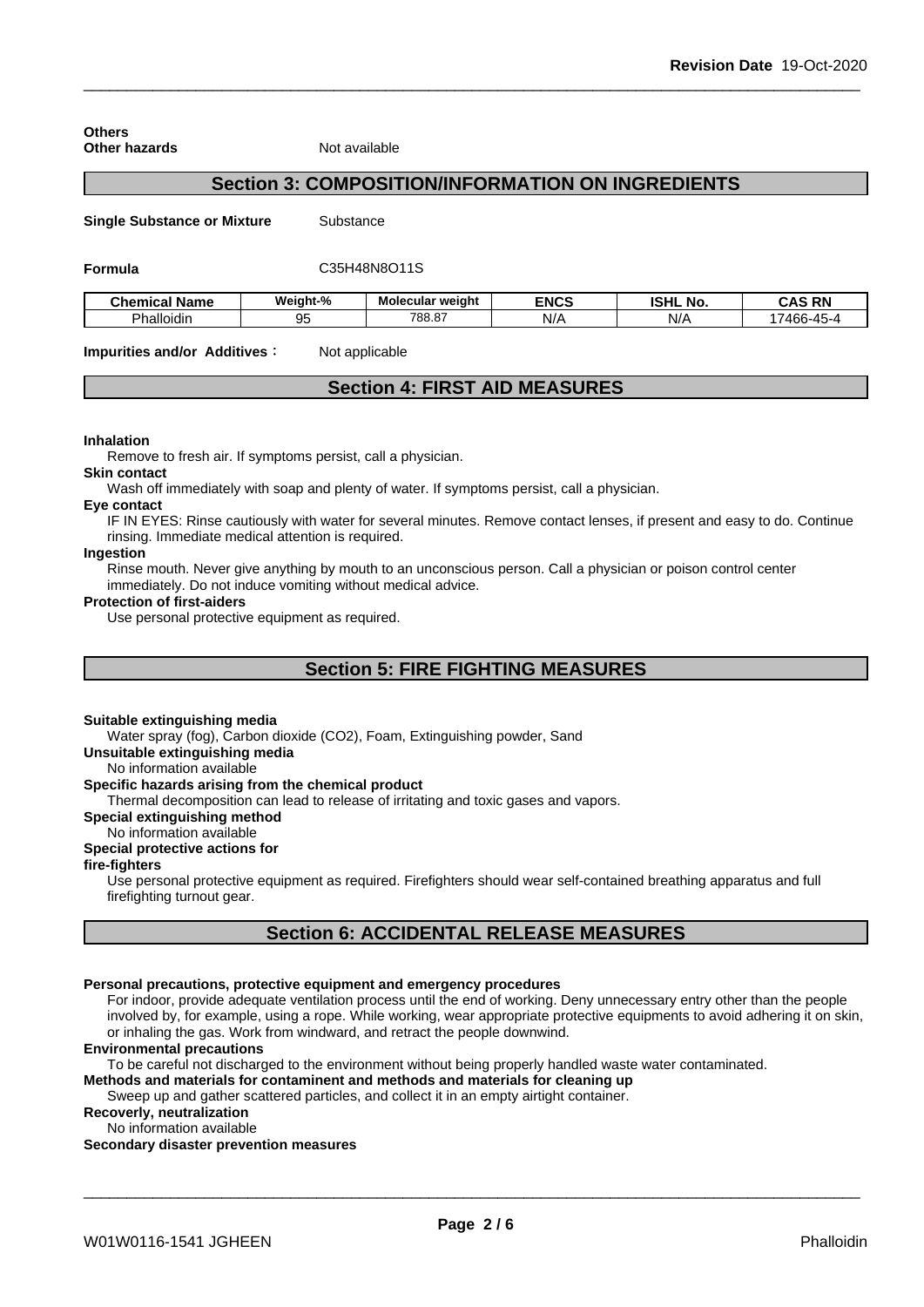Clean contaminated objects and areas thoroughly observing environmental regulations.

## **Section 7: HANDLING AND STORAGE**

| <b>Handling</b>                    |                                                                                                                                                                                                                                                                                                                                                                                                                                                                                                            |
|------------------------------------|------------------------------------------------------------------------------------------------------------------------------------------------------------------------------------------------------------------------------------------------------------------------------------------------------------------------------------------------------------------------------------------------------------------------------------------------------------------------------------------------------------|
| <b>Technical measures</b>          |                                                                                                                                                                                                                                                                                                                                                                                                                                                                                                            |
|                                    | Avoid contact with strong oxidizing agents. Use with local exhaust ventilation.                                                                                                                                                                                                                                                                                                                                                                                                                            |
| <b>Precautions</b>                 |                                                                                                                                                                                                                                                                                                                                                                                                                                                                                                            |
| handling area.                     | Do not rough handling containers, such as upsetting, falling, giving a shock, and dragging. Prevent leakage, overflow, and<br>scattering. Not to generate steam and dust in vain. Seal the container after use. After handling, wash hands and face, and<br>then gargle. In places other than those specified, should not be smoking or eating and drinking. Should not be brought<br>contaminated protective equipment and gloves to rest stops. Deny unnecessary entry of non-emergency personnel to the |
| <b>Safety handling precautions</b> |                                                                                                                                                                                                                                                                                                                                                                                                                                                                                                            |
|                                    | Avoid contact with skin, eyes or clothing. Use personal protective equipment as required.                                                                                                                                                                                                                                                                                                                                                                                                                  |
| <b>Storage</b>                     |                                                                                                                                                                                                                                                                                                                                                                                                                                                                                                            |
| Safe storage conditions            |                                                                                                                                                                                                                                                                                                                                                                                                                                                                                                            |
| <b>Storage conditions</b>          | Keep container protect from light, store                                                                                                                                                                                                                                                                                                                                                                                                                                                                   |
|                                    | in well-ventilated place at room temperature (preferably cool). Keep container tightly<br>closed.                                                                                                                                                                                                                                                                                                                                                                                                          |
| Safe packaging material            | Polypropylene                                                                                                                                                                                                                                                                                                                                                                                                                                                                                              |
| Incompatible substances            | Strong oxidizing agents                                                                                                                                                                                                                                                                                                                                                                                                                                                                                    |

## **Section 8: EXPOSURE CONTROLS/PERSONAL PROTECTION**

#### **Engineering controls**

In case of indoor workplace, seal the source or use a local exhaust system. Provide the safety shower facility, and handand eye-wash facility. And display their position clearly.

**Exposure limits** This product, as supplied, does not contain any hazardous materials with occupational exposure limits established by the region specific regulatory bodies.

## **Personal protective equipment**<br>**Respiratory protection** Dust mask **Respiratory** protection **Hand protection** Protection gloves Skin and body protection **General hygiene considerations**

**Eye protection** protective eyeglasses or chemical safety goggles<br>Skin and body protection Long-sleeved work clothes

Handle in accordance with good industrial hygiene and safety practice.

## **Section 9: PHYSICAL AND CHEMICAL PROPERTIES**

| <b>Form</b>                                            |                               |
|--------------------------------------------------------|-------------------------------|
| Color                                                  | White - nearly white          |
| Appearance                                             | crystals - crystalline powder |
| Odor                                                   | No data available             |
| Melting point/freezing point                           | 255 °C (dec.)                 |
| Boiling point, initial boiling point and boiling range | No data available             |
| <b>Flammability</b>                                    | No data available             |
| <b>Evaporation rate:</b>                               | No data available             |
| Flammability (solid, gas):                             | No data available             |
| Upper/lower flammability or                            |                               |
| explosive limits                                       |                               |
| Upper:                                                 | No data available             |
| Lower:                                                 | No data available             |
| <b>Flash point</b>                                     | No data available             |
| Auto-ignition temperature:                             | No data available             |
| <b>Decomposition temperature:</b>                      | No data available             |
| рH                                                     | No data available             |
| Viscosity (coefficient of viscosity)                   | No data available             |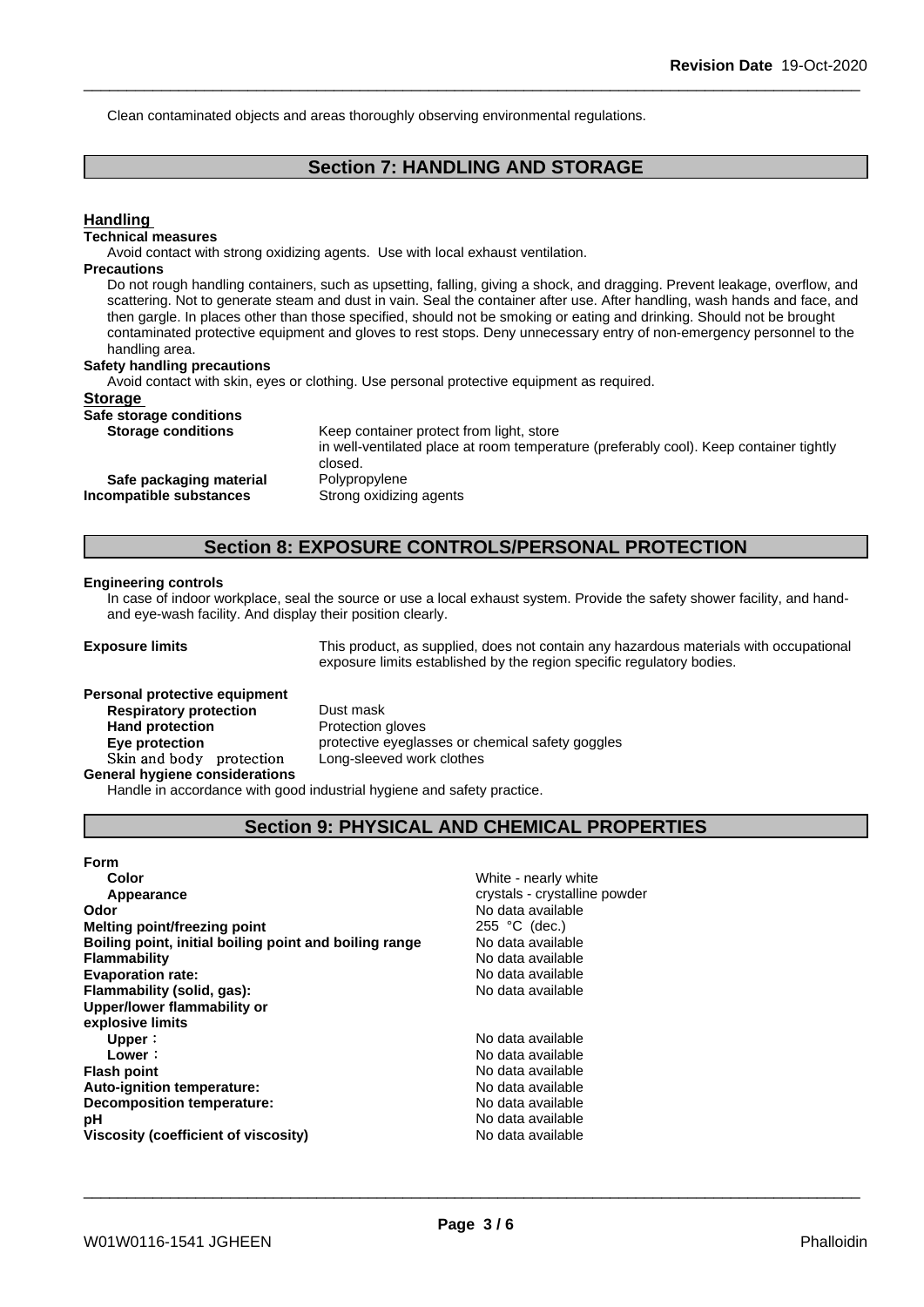**Dynamic viscosity**<br> **Solubilities**<br> **Solubilities**<br> **Solubilities n-Octanol/water partition coefficient:(log Pow) Vapour pressure**<br> **Specific Gravity / Relative density**<br> **Specific Gravity / Relative density**<br> **No data available Specific Gravity / Relative density<br>Vapour density Particle characteristics** No data available

Ethanol , methanol : soluble . water : slightly soluble . No data available **No data available** 

## **Section 10: STABILITY AND REACTIVITY**

#### **Stability**

**Reactivity** No data available **Chemical stability** May be altered by light. **Hazardous reactions** None under normal processing **Conditions to avoid** Extremes of temperature and direct sunlight **Incompatible materials** Strong oxidizing agents **Hazardous decomposition products**

Carbon monooxide (CO), Carbon dioxide (CO2), Nitrogen oxides (NOx), Sulfur oxides (SOx)

## **Section 11: TOXICOLOGICAL INFORMATION**

**Skin irritation/corrosion** No data available **Serious eye damage/ irritation No data available No data available Respiratory or skin sensitization**<br> **Reproductive cell mutagenicity**<br> **Reproductive cell mutagenicity**<br> **No data available Reproductive cell mutagenicity Carcinogenicity Carcinogenicity No data available** 

**Reproductive toxicity** No data available **STOT-single exposure**  $\qquad \qquad \text{No data available}$ **STOT-repeated exposure**<br> **Aspiration hazard**<br> **Aspiration hazard**<br> **Aspiration hazard Aspiration hazard** 

**Acute toxicity Acute toxicity Acute has a structure in the structure of**  $\mathbb{R}^n$  **<b>No** data available

## **Section 12: ECOLOGICAL INFORMATION**

**Ecotoxicity** No information available

**Persistence and degradability** No information available **Bioaccumulative potential** No information available **Mobility** in soil **Mobility** in soil **No information available Hazard to the ozone layer** No information available

**Other data** No data available

## **Section 13: DISPOSAL CONSIDERATIONS**

**Waste from residues**

Disposal should be in accordance with applicable regional, national and local laws and regulations. **Contaminated container and contaminated packaging**

Disposal should be in accordance with applicable regional, national and local laws and regulations.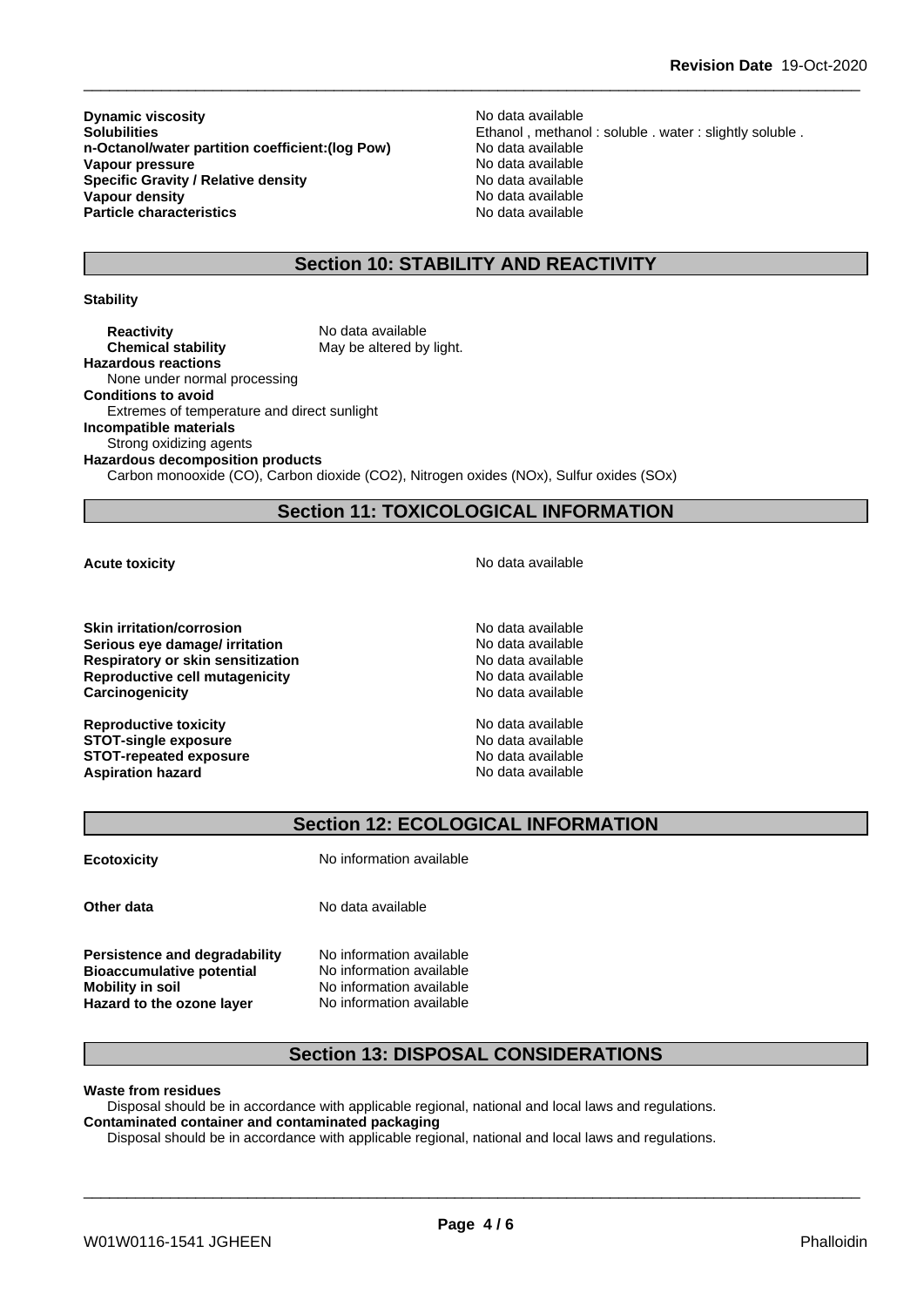## **Section 14: TRANSPORT INFORMATION**

| <b>ADR/RID</b>                   |                                                                   |
|----------------------------------|-------------------------------------------------------------------|
| UN number                        | UN3462                                                            |
| Proper shipping name:            | Toxins, extracted from living sources, solid, n.o.s. (Phalloidin) |
| UN classfication                 | 6.1                                                               |
| <b>Subsidiary hazard class</b>   |                                                                   |
| Packing group                    | Ш                                                                 |
| <b>Marine pollutant</b>          | Not applicable                                                    |
|                                  |                                                                   |
| <b>IMDG</b><br><b>UN number</b>  | <b>UN3462</b>                                                     |
|                                  |                                                                   |
| Proper shipping name:            | Toxins, extracted from living sources, solid, n.o.s. (Phalloidin) |
| UN classfication                 | 6.1                                                               |
| <b>Subsidiary hazard class</b>   |                                                                   |
| Packing group                    | Ш                                                                 |
| <b>Marine pollutant (Sea)</b>    | Not applicable                                                    |
| Transport in bulk according to   | No information available                                          |
| Annex II of MARPOL 73/78 and     |                                                                   |
| the IBC Code                     |                                                                   |
| <b>IATA</b>                      |                                                                   |
| UN number                        | <b>UN3462</b>                                                     |
| Proper shipping name:            | Toxins, extracted from living sources, solid, n.o.s. (Phalloidin) |
| UN classfication                 | 6.1                                                               |
| Subsidiary hazard class          |                                                                   |
| Packing group                    | Ш                                                                 |
| <b>Environmentally Hazardous</b> | Not applicable                                                    |
| <b>Substance</b>                 |                                                                   |

## **Section 15: REGULATORY INFORMATION**

| International Inventories<br><b>EINECS/ELINCS</b><br><b>TSCA</b>                                                                                                                                                                                            |                                                                                                                                                                                                                                                                                                                                                                                                                           |
|-------------------------------------------------------------------------------------------------------------------------------------------------------------------------------------------------------------------------------------------------------------|---------------------------------------------------------------------------------------------------------------------------------------------------------------------------------------------------------------------------------------------------------------------------------------------------------------------------------------------------------------------------------------------------------------------------|
| Japanese regulations<br><b>Fire Service Act</b><br><b>Poisonous and Deleterious</b><br><b>Substances Control Law</b><br>Industrial Safety and Health Act Not applicable<br><b>Regulations for the carriage</b><br>and storage of dangerous<br>goods in ship | Not applicable<br>Not applicable<br>Toxic Substances - Poison (Ordinance Art.3, Ministry of Transportation Ordinance<br>Regarding Transport by Ship and Storage, Attached Table 1)                                                                                                                                                                                                                                        |
| <b>Civil Aeronautics Law</b><br>Pollutant Release and Transfer Not applicable<br><b>Register Law</b><br><b>Export Trade Control Order</b>                                                                                                                   | Toxic and Infectious Substances (Ordinance Art.194, MITL Nortification for Air<br>Transportation of Explosives etc., Attached Table 1)<br>Not applicable                                                                                                                                                                                                                                                                  |
|                                                                                                                                                                                                                                                             | <b>Section 16: OTHER INFORMATION</b>                                                                                                                                                                                                                                                                                                                                                                                      |
| Key literature references and<br>sources for data etc.                                                                                                                                                                                                      | NITE: National Institute of Technology and Evaluation (JAPAN)<br>http://www.safe.nite.go.jp/japan/db.html<br>IATA dangerous Goods Regulations<br>RTECS: Registry of Toxic Effects of Chemical Substances<br>Japan Industrial Safety and Health Association GHS Model SDS<br>Dictionary of Synthetic Oraganic Chemistry, SSOCJ, Koudansha Scientific Co.Ltd.<br>Chemical Dictionary, Kyouritsu Publishing Co., Ltd.<br>etc |
| <b>Disclaimer</b>                                                                                                                                                                                                                                           |                                                                                                                                                                                                                                                                                                                                                                                                                           |
|                                                                                                                                                                                                                                                             |                                                                                                                                                                                                                                                                                                                                                                                                                           |